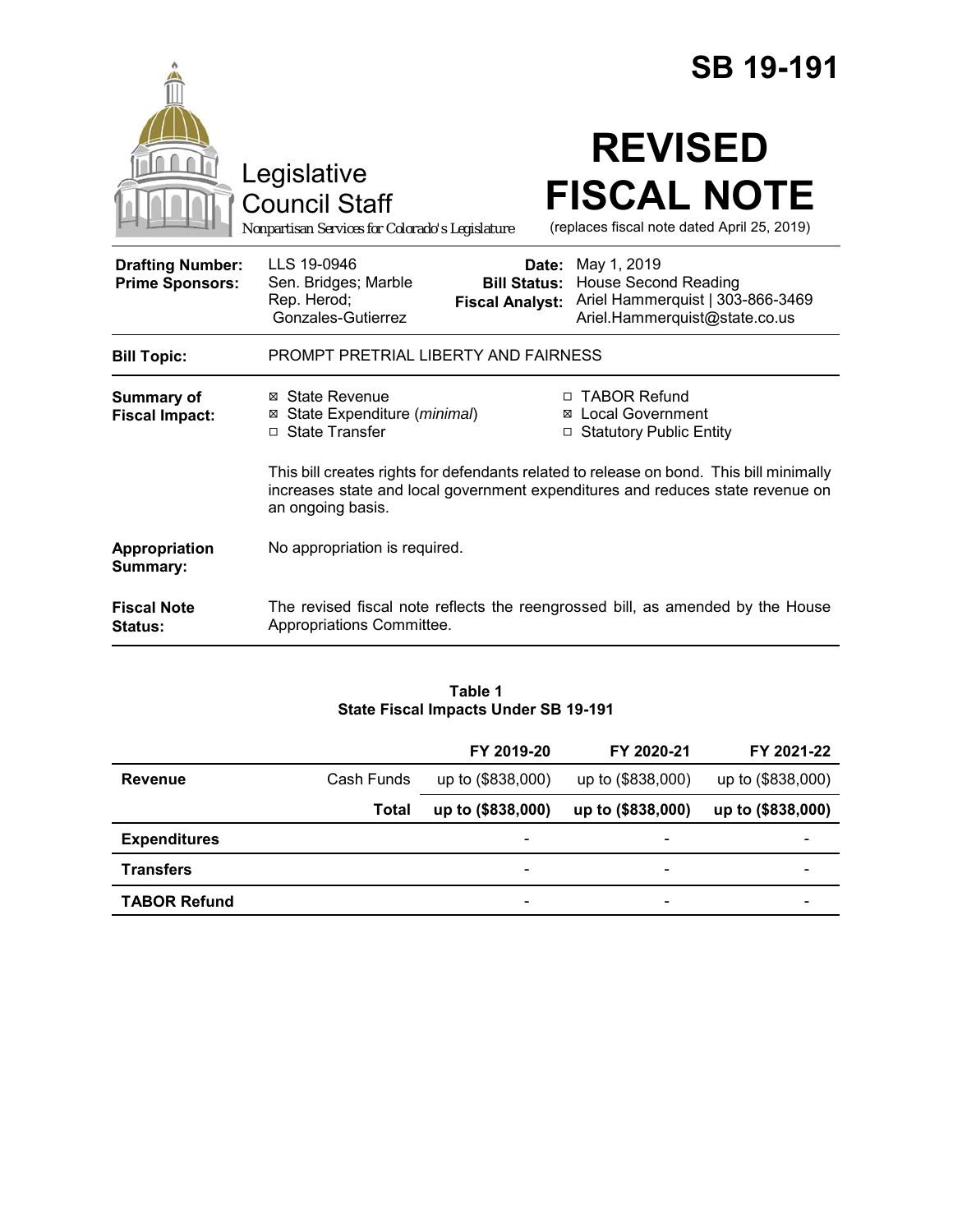May 1, 2019

# **Summary of Legislation**

This bill creates rights for defendants related to release on bond. This requires that:

- unless extraordinary circumstances exist, a defendant must be allowed to post bond within 2 hours after the sheriff receives bond information from the court;
- unless extraordinary circumstances exist, a defendant must be released from jail as soon as practicable, but no later than 4 hours after the defendants bond is posted;
- If a defendant is ordered released upon condition of being subject to electronic monitoring, the defendant may be held as long as practicable, but no longer than 24 hours after a defendant is physically present in jail and the bond is posted;
- unless extraordinary circumstances exist, if a defendant has been granted bond and can meet the terms of the bond, the court shall release the defendant even if they are unable to pay the bond fee or cost; and
- the defendant not be charged more than a \$10 bond processing fee and no additional transaction fees except for standard credit card fees;

The bill specifies that the defendant must voluntarily agree in writing to the use of the deposit to pay court costs, fees, fines, and restitution, or surcharges. A defendant is not required to agree to apply the deposit toward any amount owed as a condition of release. In addition, a third party that pays a bond for a defendant shall not have the deposit applied to court fees, fines, restitution, or surcharges owed by the defendant at the time of discharge.

Finally, this bill directs the chief judge of each judicial district to develop, in conjunction with representatives from the sheriffs' offices, public defenders' offices, district attorneys' offices, county commissioners, and other necessary agencies, plans for setting bond for all in-custody defendants within 48 hours of arrest. The county commissioners, sheriffs, and district attorneys must provide the chief judge with cost estimates of meeting the requirement and the potential savings, including jail bed costs. In addition, the potential for utilizing new or existing audiovisual conference technology must be evaluated. The State Court Administrator's Office will report to the House and Senate Judiciary Committees by November 1, 2019, on the plans for all 22 judicial districts including an estimate of resources necessary for implementation.

## **State Revenue**

Beginning in FY 2019-20, state cash fund revenue is expected to decrease by up to \$838,000 per year. The average bond revenue collected in FY 2016-17 and FY 2017-18 was \$1,198,266 per year. Requiring a defendant to agree in writing to have the funds applied to outstanding balances along with the prohibition of a third party's bond application to court fees, fines, restitution, or surcharges is expected to decrease bond revenue by up to 70 percent. Criminal fine and court fee revenue is subject to TABOR; however, under the March 2019 Legislative Council Staff forecast, a TABOR surplus is not expected in FY 2019-20 or FY 2020-21.

## **State Expenditures**

For FY 2019-20, this bill increases state workload in the Judicial Department to create plans for setting bond for all in-custody defendants within 48 hours of arrest. Costs associated with plan development are absorbable within existing resources, and any costs to implement the plans will be addressed through the annual budget process.